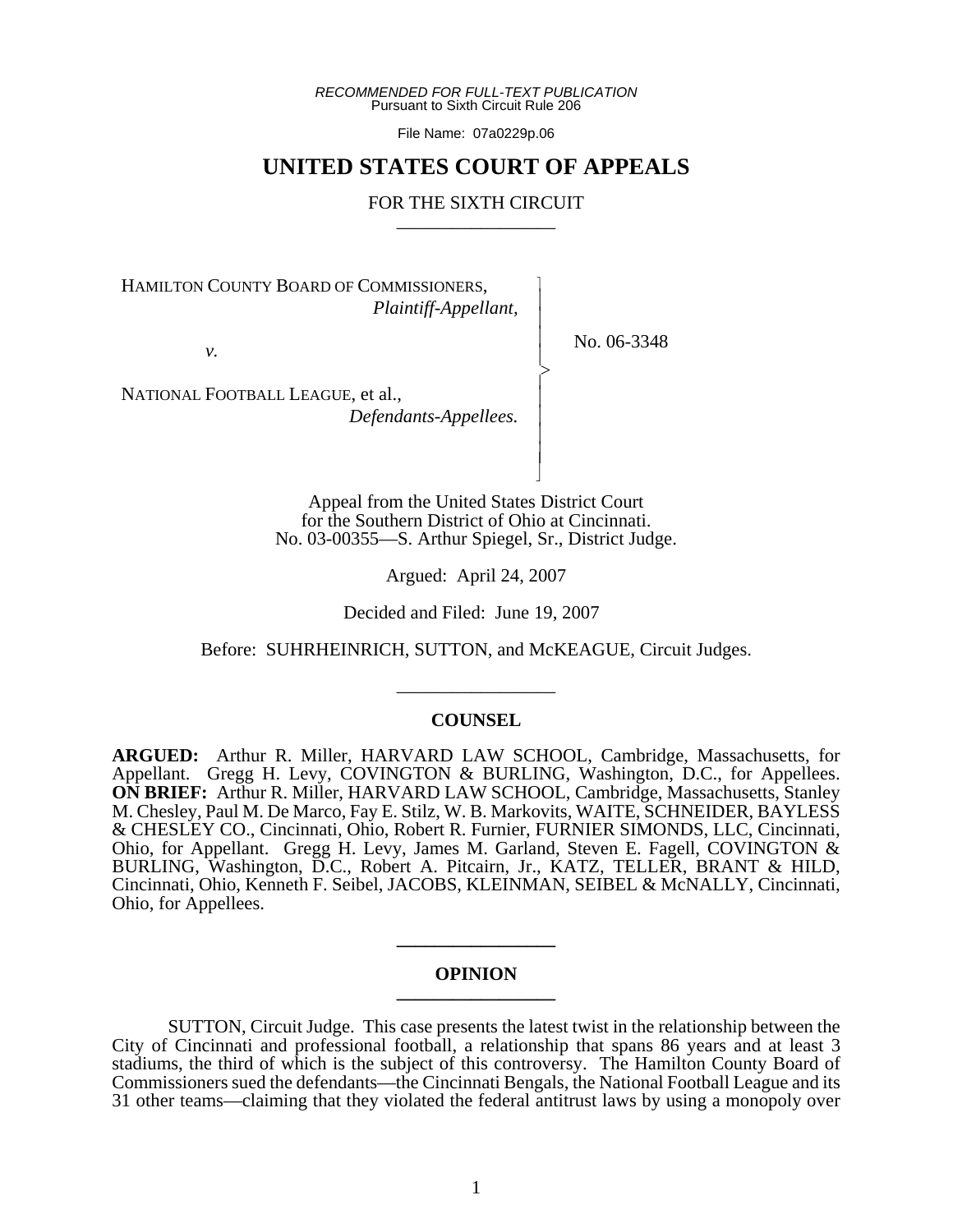No. 06-3348 *Hamilton County Board of Commissioners v. National Football League, et al.*

professional football to obtain a heavily subsidized lease for the Bengals' newly built, football-only stadium at the expense of Hamilton County and its taxpayers.

The district court concluded that the statute of limitations bars the claim. Because Hamilton County filed this lawsuit after the four-year limitations period had run, because the County has failed to demonstrate that the limitations period should be tolled due to the defendants' allegedly fraudulent concealment of material information regarding the antitrust claim and because the district court did not abuse its discretion in denying the County's Civil Rule 56(f) motion for additional discovery, we affirm.

I.

Long before Ickey Woods shuffled across the end zone, long before Kenny Anderson and Boomer Esiason led the Bengals to Super Bowls XVI and XXIII (a team from another circuit, the San Francisco 49ers, won both games), football fans along the Ohio river cheered for the Cincinnati Celts. Started in 1921 as a member of the nascent American Professional Football Association, the city's first professional football team finished with a 1-3-0 record that year, its one and only season in the Queen City. *See* Cincinnati Pro Football History, *available at* http://www.bengals.com/team/history/cincinnati history.asp (last visited June 13, 2007). Whether for want of a stadium or not, the Cincinnati Celts played all four of their games that season on the road. So far as professional football was concerned, that was it for 12 years.

What began as the American Professional Football Association in 1920 became the National Football League in 1922. In 1933, the NFL brought a new team to town. Named the Cincinnati Reds, this *football* team lasted two seasons before folding. *Id.* Four years later, a rival league, the American Football League (AFL), gave Cincinnati its first "Bengals" team, which played in the league for one season, then played as an independent team for a season after the AFL folded. *Id.* The AFL emerged anew in 1939, and the Bengals played in the league for a season before the AFL folded anew. *Id.* After the AFL experienced yet another rebirth, the Bengals played for two additional seasons. But when World War II forced the AFL to fold in 1941, so too did the Bengals—for another 26 years. *Id.* 

In 1967, Paul Brown, the founder and first head coach of the Cleveland Browns, brought modern professional football to Cincinnati through an AFL-expansion franchise. Although suggestions for team names came pouring in (one was the Cincinnati Buckeyes), Brown opted to use the "Bengals" because it provided "a link with past professional football in Cincinnati." *Id.* The team played its first season in 1968, became a member of the NFL when the two leagues merged in 1970 and has been playing in Cincinnati ever since.

The modern-day Bengals have played in three different home stadiums. (True fans do not speak of football "stadia.") From 1968 to 1969, the team played at Nippert Stadium, where the largest crowd on record totaled 28,642 fans. *See* Bengals Stadium Firsts & Lasts, *available at* http://www.bengals.com/team/history/stadium\_firsts.asp (last visited June 13, 2007). The Bengals played their first game at Riverfront Stadium (later renamed Cinergy Field) on August 8, 1970, a stadium it shared with baseball's Cincinnati Reds, and their last game there on December 12, 1999. The biggest crowd—60,284—came during an October 1971 match-up between the Bengals and their in-state rivals, the Cleveland Browns. *Id.*

On August 19, 2000, the Bengals opened their first season at Paul Brown Stadium, *id.*, which sits along the northern side of the Ohio River in Hamilton County (which includes Cincinnati), covers 22 acres, stands 157 feet tall, features 65,535 seats and presumably has ample luxury box seats. *See* Paul Brown Stadium, *available at*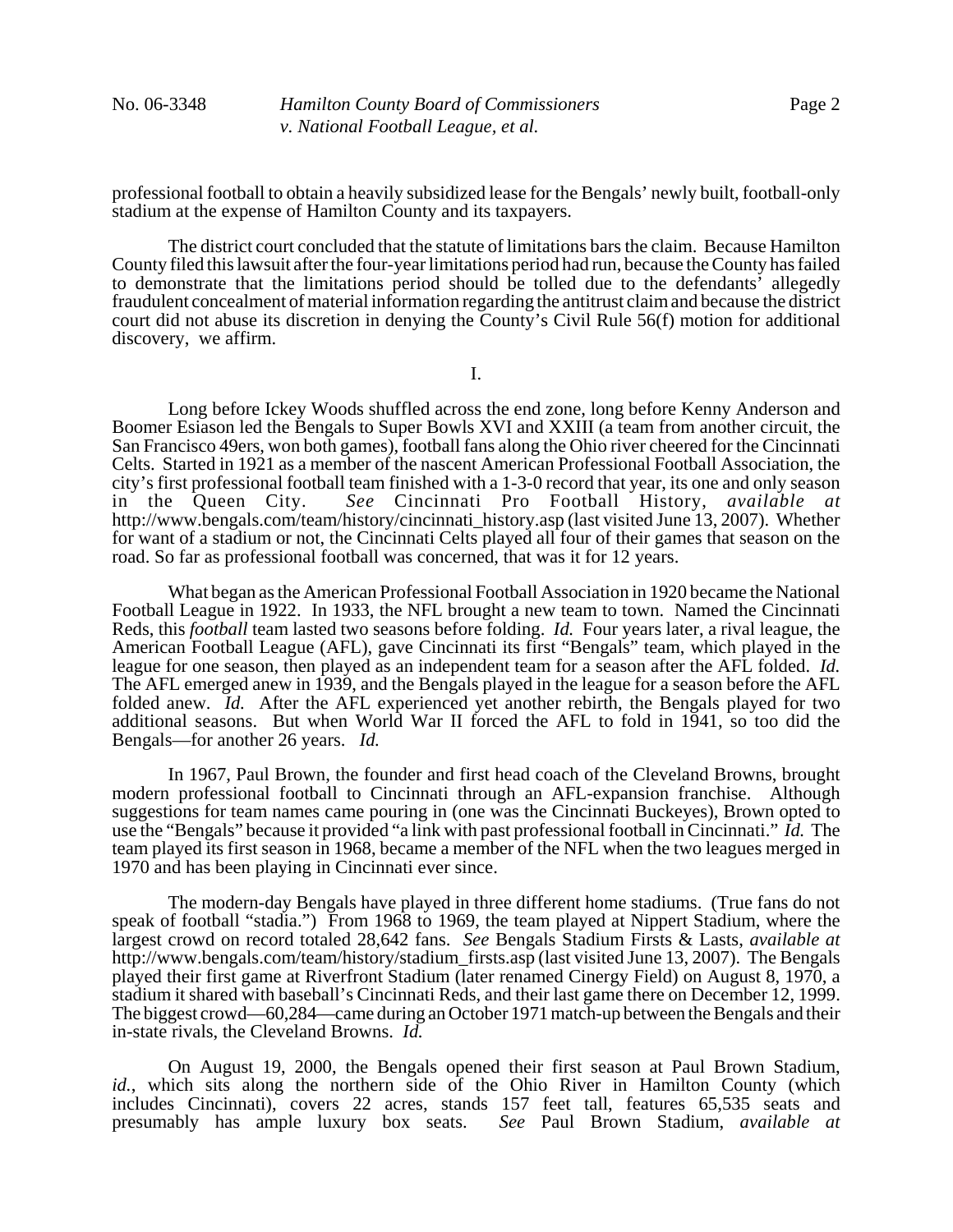http://www.bengals.com/stadium/paulbrownstadium.asp (last visited June 13, 2007). The team finished its first season in the new stadium with a losing record (4-12-0), but it is Hamilton County that claims it was the real loser because it signed a lease with the Bengals for the stadium that it now calls "unconscionable." Second Amended Complaint ¶ 49.

To understand this charge and the climate in which it was made, we need to backpedal a few steps. After the NFL awarded expansion teams to Charlotte and Jacksonville in 1993, the three cities that failed to obtain a team (Baltimore, Memphis and St. Louis) tried to lure existing teams from their existing cities. Several teams—the Bengals among them—capitalized on this environment, threatening to leave their host cities unless they obtained a new stadium.

Claiming that his team could not remain competitive without a new stadium because Riverfront Stadium has "virtually no luxury seating and the league's smallest seating capacity," JA 2579, Bengals' owner Mike Brown (the son of Paul Brown) threatened to move the team if Cincinnati or Hamilton County would not build a new stadium. At an owners' meeting in 1995, Brown announced that Cincinnati had breached its lease agreement when it was late by one week in paying \$167,000 in concession receipts. According to Brown, this breach entitled the Bengals to relocate to a different city.

At an owners' meeting the following month, Brown declared that if the city failed to provide the team with a new stadium, the Bengals would consider moving to Los Angeles. Brown later visited Baltimore, which offered to build the team a \$200 million stadium with a practice facility and a pledge of \$44 million in income.

On June 24, 1995, Brown gave Cincinnati what amounted to an ultimatum: If the city did not agree to a new stadium deal within five days, the Bengals would start negotiating with Baltimore. Cincinnati's City Council and the Hamilton County Commissioners relented, opting to fund the new stadium with a proposed county sales-tax increase. In March 1996, the sales-tax referendum passed with 61% support.

During negotiations over the new stadium lease, the County retained two national experts in developing and leasing professional-sports stadiums. As negotiations proceeded, it became clear to the County that the Bengals' goal was to acquire sufficient revenue under the new lease to move the team from the last quartile of NFL teams in revenue to the second quartile. County officials asked to see the Bengals' financial records during the negotiations but the team refused, explaining that the disclosure of this information would violate league policy. The parties executed a lease for the new stadium in May 1997.

Four years later, in May 2001, the *Los Angeles Times* published an article disclosing the revenues and profits of NFL teams, which it had obtained from the record in a lawsuit between the NFL and the owner of the Oakland Raiders. The data showed that the Bengals ranked eighth in profits in 1996 and ninth in 1997 out of 31 teams.

On May 16, 2003, six years after the parties signed the stadium lease, Hamilton County Commissioner Todd Portune (a former Cincinnati City Council member, though not a Hamilton County Commissioner at the time the parties executed the lease), filed this lawsuit in federal district court against the NFL, the Bengals and the other 31 NFL teams. The Hamilton County Board of Commissioners eventually was substituted as the plaintiff in the case.

The second amended complaint alleges that the defendants violated § 1 of the Sherman Act, *see* 15 U.S.C. § 1, by engaging "in a contract, combination or conspiracy in restraint of trade," precluding Hamilton County and others who sell or lease stadiums from being able to obtain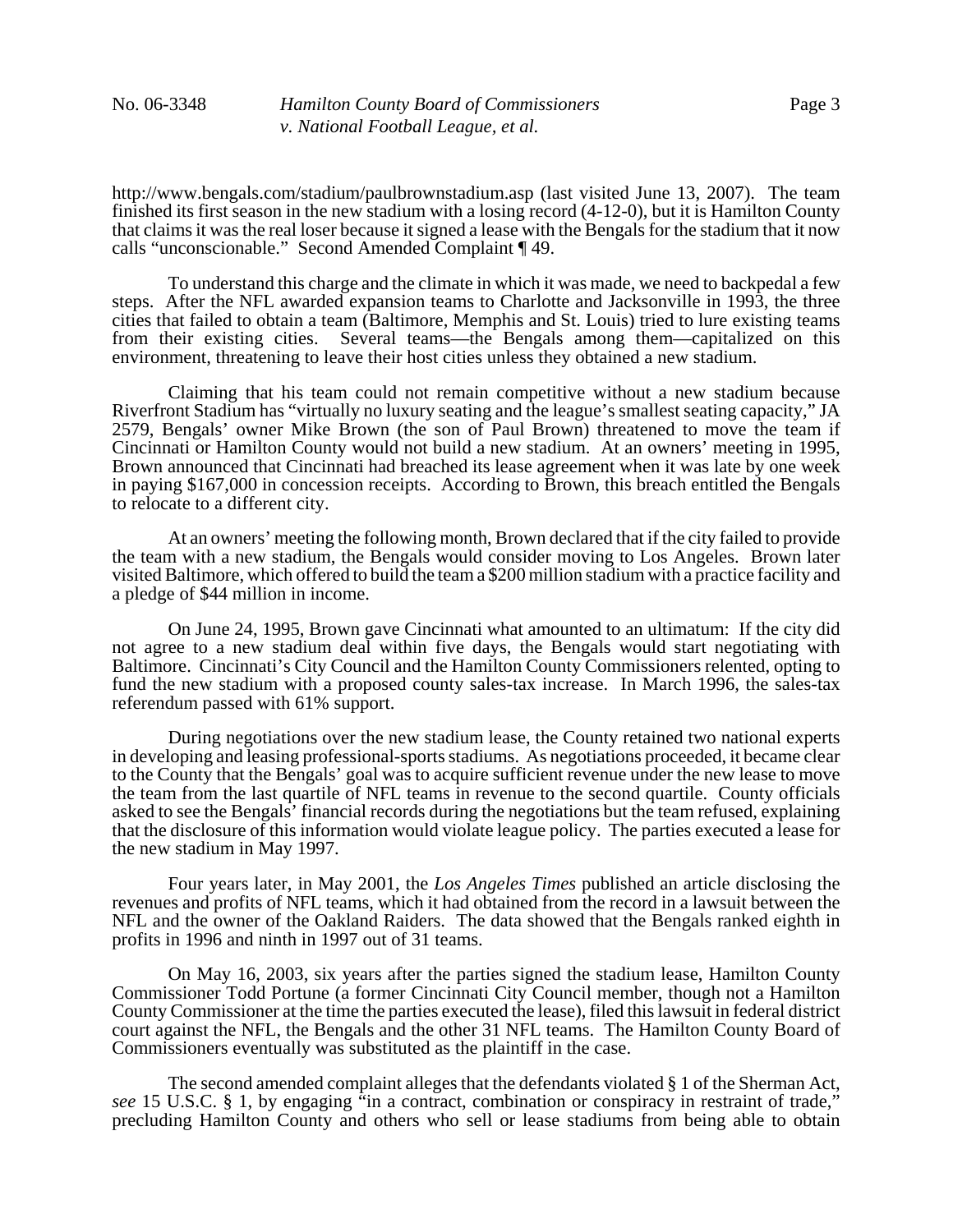"competitive prices" for their "products and services." Second Amended Complaint ¶ 41. It also alleges that the defendants violated § 2 of the Sherman Act, *see* 15 U.S.C. § 2, because their "monopoly power in the professional football market" allowed them to "foreclose competition and gain a competitive advantage in the NFL stadia market." Second Amended Complaint ¶ 42. It also alleges that the Bengals and the NFL continuously "misstated and concealed their financial position from 1995 until the present day," making "affirmatively fraudulent or misleading statements regarding the Bengals' financial position that would necessitate moving the team to another locale." Second Amended Complaint ¶ 58. As relief, Hamilton County asked the district court to void the stadium lease, to award it in excess of \$200 million in compensatory and punitive damages and to treble the compensatory-damages award. *See* 15 U.S.C. § 15(a).

The defendants filed a motion to dismiss the complaint, arguing that the four-year statute of limitations had run on the claims. In ruling on the motion, the district court determined that any injury Hamilton County suffered "occurred when the lease was executed" in May 1997, D. Ct. Op. at 68, that the execution of the lease triggered the start of the four-year statute-of-limitations period and that the plaintiff filed suit two years after the limitations period had expired. It nonetheless denied the motion, reasoning that Hamilton County should be permitted discovery to support its theory that the limitations period should be tolled.

For the next two years or so, discovery proceeded in fits and starts and was suspended for a time while the parties tried to mediate their dispute. After the mediation effort failed and after the parties had conducted initial discovery, the district court granted the defendants' motion for summary judgment on the statute-of-limitations issue, denied the County's Rule 56(f) motion for additional discovery and dismissed the case.

#### II.

By statute, antitrust claimants have four years from the date an action accrues to bring a lawsuit. *See* 15 U.S.C. § 15b; *Zenith Radio Corp. v. Hazeltine Research, Inc.*, 401 U.S. 321, 338 (1971). Accrual occurs "when a defendant commits an act that injures a plaintiff's business." *Zenith Radio Corp.*, 401 U.S. at 338. No one disputes the source of the injury in this case (the stadium lease); no one disputes when the injury occurred (when the parties signed the lease in May 1997); and no one disputes that the County filed the lawsuit more than four years after May 1997 (it filed the lawsuit in May 2003). What the parties dispute is whether the limitations period should be extended because, according to the County, the Bengals fraudulently concealed information material to its antitrust claims during and after the lease negotiations.

To toll a limitations period on this basis, a plaintiff must show "(1) wrongful concealment of their actions by the defendants; (2) failure of the plaintiff to discover the operative facts that are the basis of his cause of action within the limitations period; and (3) plaintiff's due diligence until discovery of the facts." *Dayco Corp. v. Goodyear Tire & Rubber Co.*, 523 F.2d 389, 394 (6th Cir. 1975); *see also Pinney Dock & Transp. Co. v. Penn Cent. Corp.*, 838 F.2d 1445, 1465 (6th Cir. 1988). The County cannot satisfy this test because it knew the "operative facts that are the basis of [its] cause of action within the limitations period." *Dayco*, 523 F.2d at 394. Before, during and immediately after the negotiations over the May 1997 stadium lease, the County well understood the material facts underlying its antitrust claim: evidence of the NFL's potential monopoly power and its use of that power to "extort" (in the words of the County) one-sided stadium leases from host cities.

*First*, these same allegations were the subject of a highly publicized and ultimately unsuccessful antitrust lawsuit filed by the St. Louis Convention and Visitors Commission against the Rams *two years before* the execution of this lease. *See St. Louis Convention & Visitors Comm'n*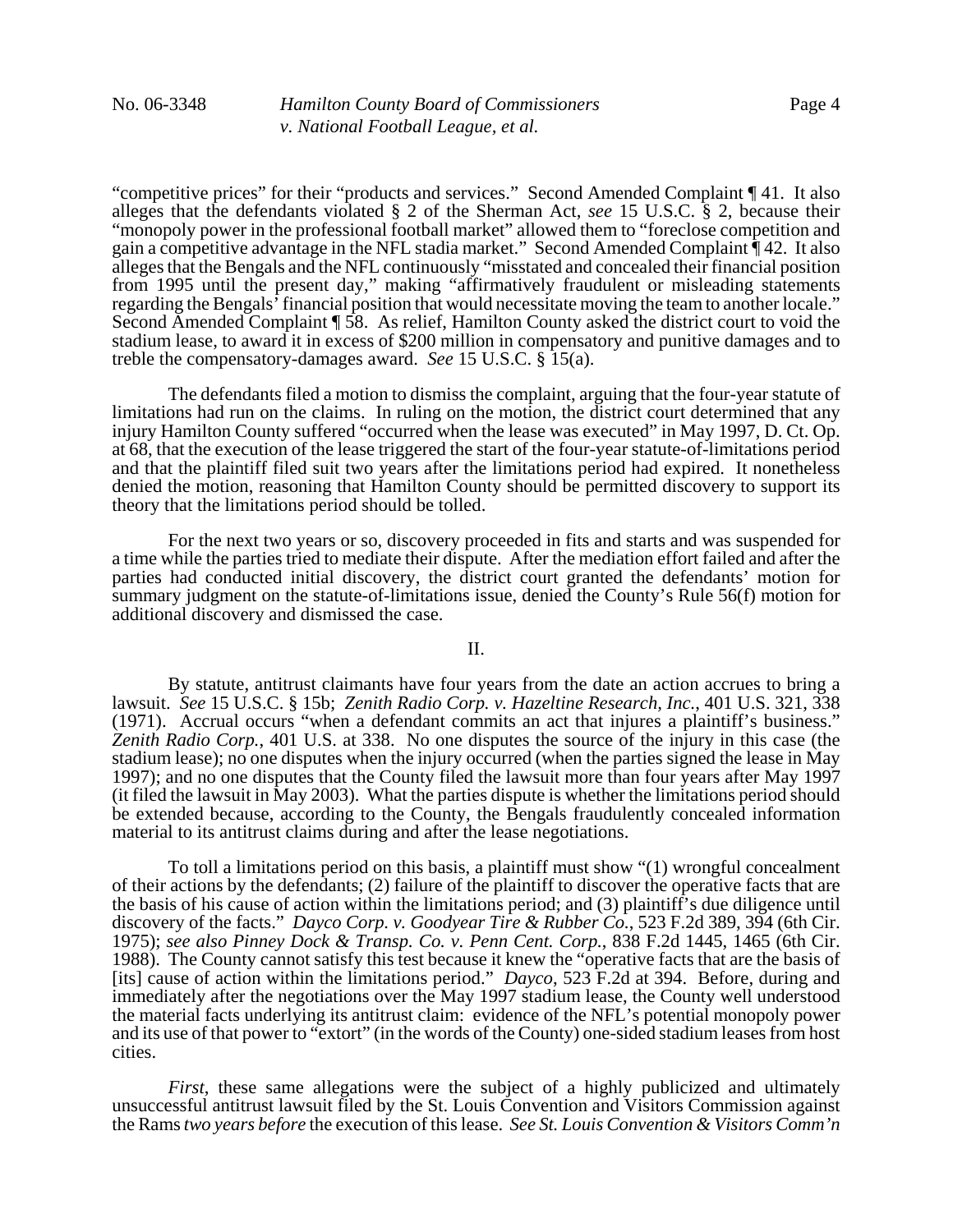*v. Nat'l Football League*, 154 F.3d 851, 856, 864–65 (8th Cir. 1998) (affirming district court's grant of judgment as a matter of law for the NFL on a lawsuit brought on December 18, 1995). County officials knew about this litigation. *See, e.g.*, JA 691–92 (County negotiator Peter Bynoe acknowledging he was aware of the Rams litigation); JA 830–31 (County financial advisor and negotiator Mitchell Zeits acknowledging he knew about the Rams litigation and discussed it with County officials).

*Second*, County officials recognized (and in at least one case embraced) the characterization of the NFL's stadium negotiation tactics as extortionary. *See, e.g.*, JA 970 (minutes from County Commissioners' meeting on November 15, 1995 during which Commissioner John Dowlin stated that he spoke with the mayors of Baltimore and Chicago and that both mayors used "the word extortion" in connection with NFL teams' tactics for obtaining "better deal[s]" in their host cities); JA 976 (minutes from County Commissioners' meeting on January 5, 1996 reflecting that Commissioner Dowlin called for "somebody [to] stand[] up against the extortion of ball team owners").

*Third*, before becoming a Hamilton County Commissioner, then-Cincinnati City Councilman Todd Portune co-sponsored two pertinent motions on the issue. In one, Portune (the original plaintiff in this case) urged the city to join Cleveland in a lawsuit geared toward stopping the Browns from leaving Cleveland. *See* JA 1372 (motion stating that "[c]ities are being 'held up' by the professional leagues and team owners acting in a conspiracy to exploit the taxpayers of . . . Cincinnati and other member cities"). In the other, Portune urged the Cincinnati City Council to "take national leadership in forming a league of cities and counties to provide unity in defending against the professional sports team blackmailers who threaten moving their teams unless they're paid ransom in the form of billions of taxpayer funds for stadia." JA 1374. Portune discussed the motions publicly and told County officials about them. *See* JA 788–89 (deposition of Portune during which he was asked if he discussed the motions "publicly," to which he replied, "I'm sure we did"). Another city councilman asked the city solicitor to provide a report declaring that the "NFL is a cartel[,]  $\ldots$  [a] rival league cannot obtain franchises[,]  $\ldots$  [and] [a]s a result of the monopoly owners can extract enormous subsidies from taxpayers. Some call it extortion." JA 1114.

*Fourth*, County officials knew that Congress had been contemplating legislation addressing antitrust issues in professional sports. *See* JA 690–91 (Bynoe testifying he "was aware" that Congress was conducting hearings on "franchise relocation issues in professional sports" and that he was aware that "some of [the proposed] legislation focused on antitrust related issues"); JA 1011 (letter to County Commissioner Bob Bedinghaus and County Administrator David Krings accompanying a copy of a Congressional Research Service report entitled "Tax-Exempt Bonds and the Economics of Professional Sports Stadiums"); JA 1013 (Commissioner Bedinghaus' letter in response, deeming the report "very informative" and stating he "will keep it in mind as [the County] move[s] forward with [stadium] financing").

*Fifth*, newspapers across the nation carried articles reporting on and editorials decrying the NFL's monopolistic behavior. *See, e.g.*, JA 1120–21 (*Baltimore Sun* article dated October 24, 1993); JA 1118 (*USA Today* article dated October 25, 1993); JA 1115 (*Cleveland Plain Dealer* editorial entitled "Break NFL's stranglehold," which was dated November 20, 1995, and which sparked the Cincinnati city councilman to seek the report from the city solicitor declaring the NFL a cartel). Then-councilman Portune maintained a file of such articles and other documents, which he introduced into the official city council record.JA 794 (Portune testifying in deposition that he "took it upon [himself] to introduce things that were relevant so that there was a record of the materials that had been received").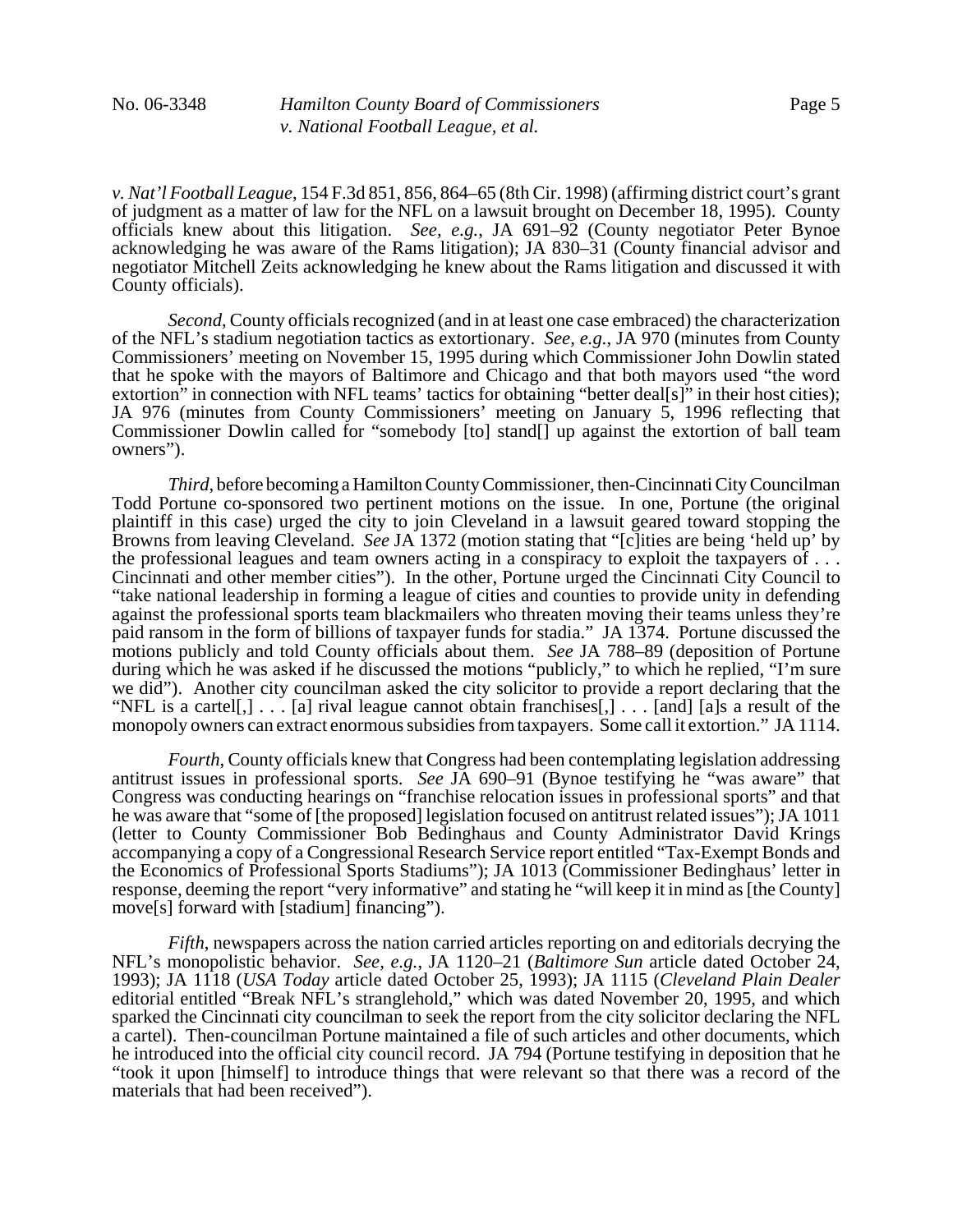All of this shows that the County in May 1997 had ample information to file a complaint that the NFL had a corner on the professional football market and used the cartel to "extort" one-sided stadium leases. And all of this suggests that the County knew the material facts underlying its antitrust claims long before the four-year limitations period had run, precluding it from relying on the fraudulent-concealment doctrine to save this lawsuit.

The County to its credit does not disclaim knowledge of these facts. It instead denies that these are the operative facts—or at least all of the operative facts—of its claim. What remained unknown was "financial information" about the Bengals' profitability, which the defendants refused to disclose during the lease negotiations. Br. at 53. As the County sees it, the Bengals painted a misleadingly bleak picture of their financial health, leading the County to believe that the team was suffering serious financial woes and could not survive without a new stadium; as it turns out, the Bengals ranked in the top half of the NFL in profitability and thus did not need a new stadium (with a favorable lease) at all. Br. at 47. The County maintains that it did not learn about the Bengals' profitability until May 2001—when the *Los Angeles Times* released information about the finances of all of the NFL teams. Without this information, it submits, it could not allege a cognizable antitrust injury and, without the existence of an antitrust injury, the claim would fail at the pleading stage.

Even if we could conceive of causes of action in which profitability might be an essential piece of information necessary to plead antitrust injury, this antitrust claim is not one of them. To plead antitrust injury, the claimant must allege that it was injured and that the injury was attributable to "anti-competitive" conduct by the defendant. *Atl. Richfield Co. v. USA Petroleum Co.*, 495 U.S. 328, 334 (1990); *see Brunswick Corp. v. Pueblo Bowl-O-Mat, Inc.*, 429 U.S. 477, 489 (1977). The essence of the County's contention, as the complaint attests, is that the NFL possesses "monopoly power in the professional football market," and that it engages in "anticompetitive conduct" by "unlawfully leverag[ing] and abus[ing] that monopoly power to foreclose competition and gain a competitive advantage in the NFL stadia market," causing "tangible harm to competition." Second Amended Complaint  $\P$ 42. With or without information about the Bengals' profitability, the County could satisfy both requirements. The County could fairly allege that it was injured the minute it signed a lease on unfavorable terms. And it could fairly allege that the injury stemmed from anticompetitive conduct based on its belief (and well-known allegations made by other cities) as of May 1997 that the NFL operated as a monopoly and used its cartel power to extort favorable leases for its teams.

Whether the Bengals as one team among 32 NFL teams make money or lose money does not alter the cognizability of the claim. So long as the County received less income under the stadium lease than a free market suggests it should have received and so long as the loss stemmed from monopolistic practices by the defendants, it may allege injury. That a team ranks in the bottom half or top half of the league economically is no more relevant to the existence of that injury than another variable that may affect profitability—the team's won-loss record. If the County were right, it would mean that an antitrust violator (here, allegedly the NFL) would be liable for only some, but not all, of the direct damage caused by its conduct. That is not the way most antitrust claims work.

The antitrust problem here, to the extent there is an antitrust problem (we need not decide), is the NFL's hold on how many teams it will permit to exist and how many cities it thus may accommodate. The County, like all local governments competing to attract professional sports teams, understood this reality long before it entered into the May 1997 lease and understood the leveraging truth that goes with it: The only thing worse than having a losing team is having no team—no team for the community and its political leaders to support and no reason to say "there's always next year."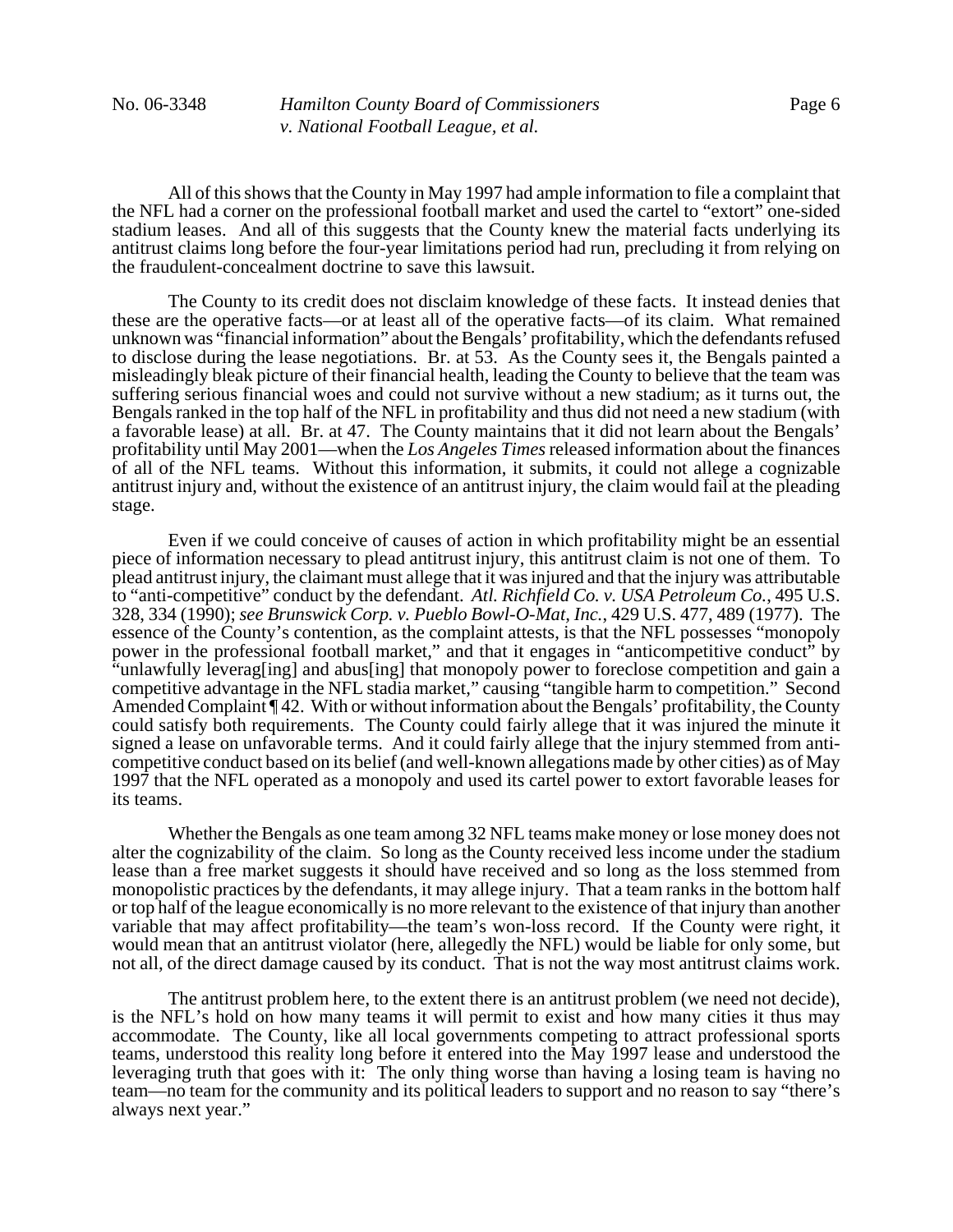Even if we treated the Bengals' profitability as a piece of information that the County needed to know before bringing this antitrust claim, the County's theory still fails because it understood the essentials of this information when it signed the lease or at least had sufficient information to be on notice of the team's profitability. Members of the County's negotiating team testified that they were aware of the Bengals' profitability. *See, e.g.*, JA 697 (Bynoe admitting that during the lease negotiations period it "was [his] understanding . . . that [the Bengals] were making money"); JA 815–16 (Zeits admitting to not "being surprised" by the profitability figures for the NFL teams listed in the *Los Angeles Times* article and admitting that the information was not "inconsistent with any of the assumptions that [he] had about the profitability of the Bengals during the 1990s"); JA 719, 723 (County Commissioner Dowlin stating that he understood "the Bengals were making all kinds of money" at the time the parties executed the lease and that the team did not require a new stadium to be "viable and competitive"). While the County seeks to dismiss Dowlin's comments as stemming from "social chit chat," Br. at 50, Dowlin "quoted" the publication in which he read this information and acknowledged being aware of the financial data published in *Financial World* magazine—data that included estimates of NFL teams' profits and losses and that showed the Bengals' profitability.

In addition to *Financial World*'s articles featuring annual financial estimates, hometown newspapers gave estimates about how much money the Bengals were making. *See, e.g.*, JA 879 (November 1993 *Cincinnati Post* article reporting that "[b]y some estimates, the [Bengals] make[] at least \$22 million every year. Profit."); JA 884 (November 1993 *Cincinnati Enquirer* article reporting that "[t]he Bengals remain profitable, despite their" losing record); JA 881 (June 1995 article in *Cincinnati Enquirer* reporting that Bengals "believed to make between \$6–8 million" in profits). County officials admitted they read hometown newspapers to keep up with NFL stadium developments. *See* JA 778 (Hamilton County Commissioner Tom Neyer acknowledging he followed "stadium issues in the newspaper" and read articles in the *Cincinnati Enquirer* and *Cincinnati Post*); JA 762–63 (County Administrator and negotiator Krings testifying that "the local newspaper did some estimates" on NFL team profits, costs and revenues). And County negotiators admitted to reviewing *Financial World*'s annual estimates. *See* 811–15 (Zeits indicating that he "read . . . and looked at" *Financial World* and that he would provide copies of articles on NFL financial estimates for County officials who asked); JA 685 (Bynoe indicating that he "think[s]" he read *Financial World* and noting that the publication was "probably the first one[] to do things evaluating franchises"); JA 949–51 (fax from Zeits to Krings containing data from *Financial World*'s annual valuations of professional sports teams).

Whether these articles were accurate or not, they at least put the County on notice that the Bengals might well be quite profitable and that it ought to conduct further investigation before agreeing to the lease terms. *See Dayco*, 523 F.2d at 394 ("Any fact that should excite . . . suspicion is the same as actual knowledge of [the] entire claim."). Faced on the one hand with newspaper accounts and magazine articles reporting that the Bengals were a profitable franchise and on the other with the defendants' refusal to release the Bengals' financial statements, the County did not walk away from the negotiating table. Nor did it suspend negotiations to try to track down the Bengals' financial information elsewhere. With red flags flying, the County instead moved forward with negotiations and signed the stadium lease. *See, e.g.*, JA 689 (exchange during Bynoe deposition: "Q[:] So you didn't insist on additional revenue information, additional cost information? A[:] We asked if we could look at their books, and they said no. Q[:] And that was the end of it? A[:] Right. And we asked the client if they still wanted to continue the negotiations not having gotten that information, and they said yes. Q[:] Did the client ever tell you to go back and insist on getting that information? A[:] No."). If the County and its experienced negotiating team considered profitability to be a critical factor in the lease negotiations, their actions certainly do not reflect it; nor do their actions demonstrate the due diligence required for application of the fraudulent-concealment doctrine. *See Dayco*, 523 F.2d at 394 (finding existing information about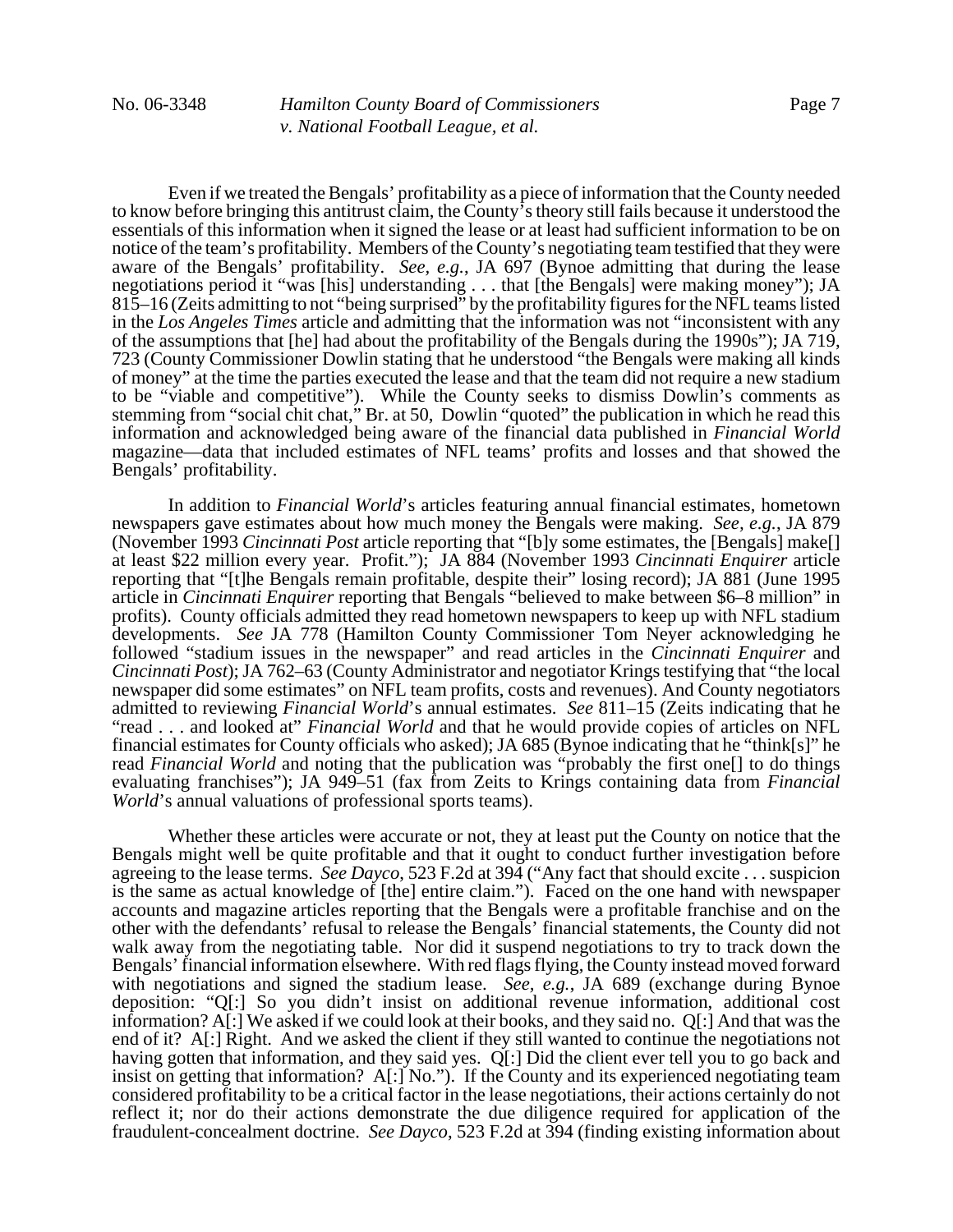potential antitrust violations "should have aroused [plaintiff's] suspicions, and its failure to investigate further at that time was not the exercise of due diligence required in order to employ the fraudulent concealment doctrine to avoid the bar of the statute of limitations").

In addition to failing to exercise the requisite due diligence, the County also failed to show that the Bengals engaged in affirmative acts of concealment—another prerequisite for equitable tolling. *See Bridgeport Music, Inc. v. Diamond Times, Ltd.*, 371 F.3d 883, 891 (6th Cir. 2004) (noting that fraudulent concealment requires a showing that the defendants took "active steps," such as fraudulent statements or misrepresentations, or "hiding evidence or promising not to plead the statute of limitations"); *Hentosh v. Herman M. Finch Univ. of Health Scis.*, 167 F.3d 1170, 1174 (7th Cir. 1999) (describing the doctrine as requiring "efforts by the defendant—above and beyond the wrongdoing upon which the plaintiff's claim is founded—to prevent the plaintiff from suing in time") (internal quotation marks omitted), *cited in Bridgeport*, 371 F.3d at 891. The County has failed to identify any evidence of "above and beyond" affirmative, fraudulent acts by the Bengals that prevented the County from discovering the antitrust injury.

The County offers a related fraudulent-concealment theory for tolling the limitations period—that the NFL falsely told it that the league included stadium revenues in calculating the players' salary cap, a fact supporting the Bengals' lease-negotiation stance that it needed a new stadium so that it could compete for free agents against large-market teams with higher stadium revenues. For the same reasons that profitability is not a necessary precondition to pleading an antitrust injury, neither is stadium revenue. At any rate, the uncontradicted evidence from the affidavit of Michael Keenan, the NFL's Senior Director of Labor Finance, shows that no one was misled—stadium revenues "*are* included" in calculating the salary cap. JA 2721.

The County persists that not all of its antitrust claims are time-barred; it asks us to preserve its allegations of antitrust injury stemming from an amendment to the stadium lease executed in 2000. Although the County mentioned the amendment in its complaint, *see* Second Amended Complaint ¶¶ 50–54, it did not address the 2000 amendment below in its numerous filings in response to the defendants' arguments that *all* of the County's claims were time-barred, *see* JA 1774–88 (County's motion for summary judgment on statute of limitations asking district court to dismiss defendants' affirmative defense based on expiration of statutory period for filing); JA 2362–69 (County's response to defendants' motion for summary judgment based on the statute of limitations); JA 2760–68 (County's reply to defendants' memorandum in opposition to County's summary-judgment motion on statute-of-limitations grounds). The County had more than ample opportunity to bring the amendment claim to the attention of the district court. But it did not, waiving the argument. *See J.C. Wyckoff & Assocs., Inc. v. Standard Fire Ins. Co.*, 936 F.2d 1474, 1488 (6th Cir. 1991).

# III.

The County independently urges us to reverse the district court's denial of its Civil Rule 56(f) motion for additional discovery, a decision we review for abuse of discretion. *Lewis v. ACB Business Servs., Inc.*, 135 F.3d 389, 409 (6th Cir. 1998). During discovery in this case, as opposed to during the negotiations over the May 1997 lease, the County sought to obtain from the defendants "financial data for each team, reports comparing the teams' financial data, and documents" pertaining to the salary cap. Br. at 29–30. The defendants never produced the information, and the County's Rule 56(f) motion sought to obtain it before the district court ruled on the defendants' summary judgment motion. Even if we assume for the sake of argument that this information would have shown that the Bengals were a profitable team and that the salary-cap rules did not create hardships for them, that would not have affected the assessment of their fraudulent-concealment